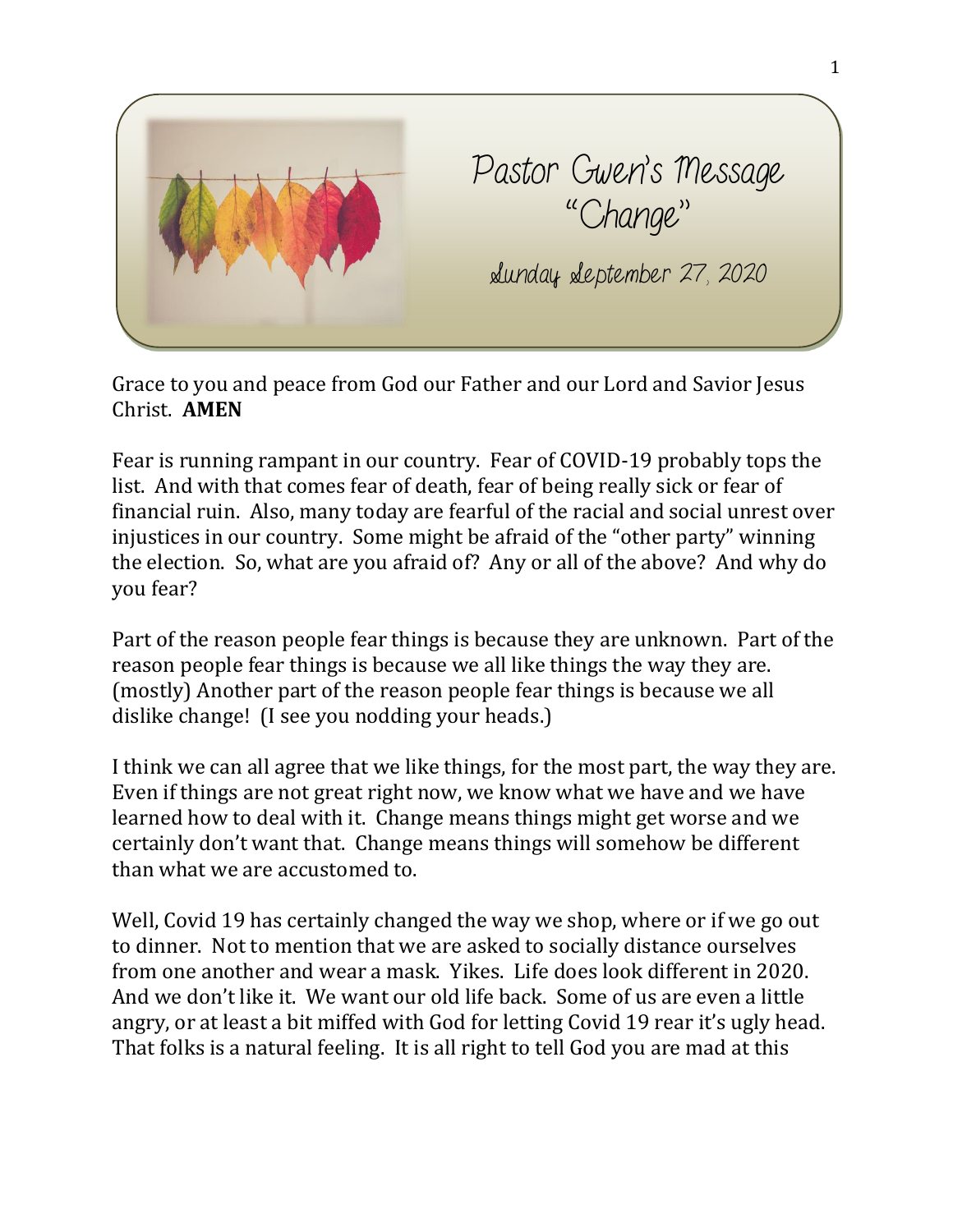pandemic. God knows we are human. After all, he made us the way we are, human. And God is a compassionate God and can handle your angry words.

In our Gospel lesson for today the authority of Jesus is challenged. Why? Because He was not doing things the way the chief priests and elders expected it. He had authority from a higher power. Jesus' authority came from His Father and was not of human origin. Wow, that was a big change for the religious leaders to swallow.

But we should realize that Jesus' presence on earth brought change, change that the elders did not want and change that we sometimes don't like either. But, the one constant thing in this life is change. And it is the one constant thing about God's interaction with humanity; it always brings change.

Jesus was not the King that the Israelites, the Jews were looking for. They wanted more of a King David figure. But Jesus was not interested in the Glory of being a king. He did not come as a warrior, but rather as a healer. Jesus loved people and interacted with them on their level. He touched many people, even the lowly, the lepers and even women. He taught with stories, not by using the old rules of the Torah. Jesus talked about new commandments and covenants. He even said that the Kingdom of Heaven was near. He told of His death at the hands of the religious authorities and how He would rise again from the dead. All of this was difficult to understand, because it was not the way it always was. Change and lots of it, you bet!

COVID-19 has changed the way we do our worship. Here at CTS when we were ordered to stay at home, I recorded sermons and posted them to Facebook. Or you could read my sermons on our church website. Then we ventured out to do drive through communion after watching a Facebook post that included the Words of Institution. Now we are together, sitting our 6 feet apart, still not able to sing praise to God while wearing our masks. Talk about a lot of change in 7 months.

And an interesting thing about God is that change is always a part of the program and we more often than not, do not have any idea of what change might look like. Realize that the chief priests and elders in today's Gospel lesson were not bad people. They were resisting change, as Jesus did not look like the Messiah they were expecting. And to accept Him would mean that they would have to change their beliefs. They did not like change any more than we do. Their belief in a Messiah that looked a lot like King David; strong,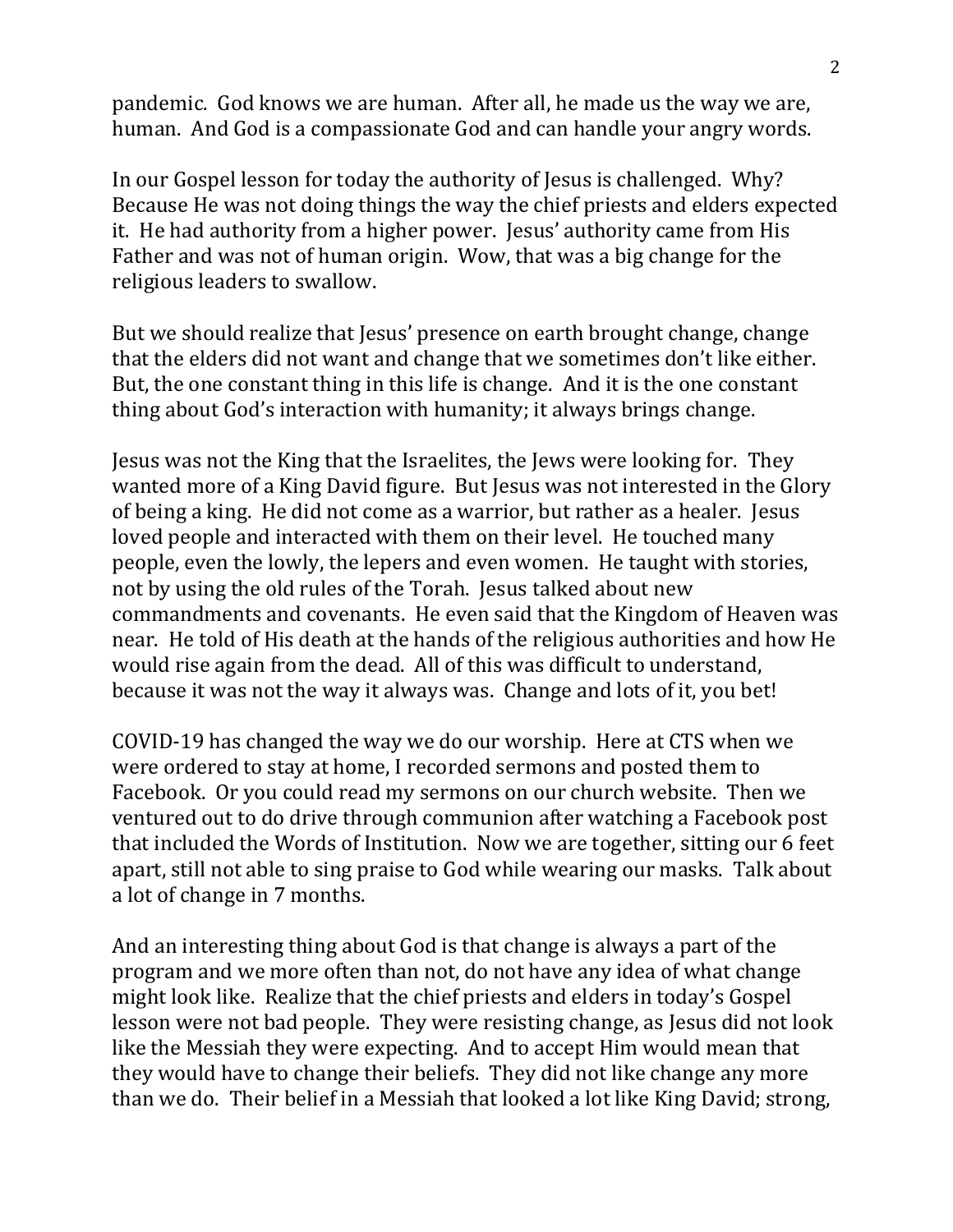brave, and one who followed the Law of Moses was not found in the person of Jesus. Can you image how they felt.

But what comes out of change can be good. New certainly, but not all bad. In fact, change can be a great thing. Think with me for a minute about the seeds you planted in your garden this year. You might now be eating the results of planting those seeds in good soil. The seed changed into something delicious, a tomato, squash, peppers and maybe even kale. But in order to make fruit that seed has to break open, stop being a seed, grow into a plant that then yields produce. Something new grew out of that broken open seed. Something changed.

Well, I believe that the same thing can happen with us. We grow, through life's experiences, with the help of the Holy Spirit. We change into creatures that are more like Jesus. Often it takes years of spiritual growth and sometimes much toil or tribulation but changing to be more like Jesus is our goal. We learn a greater appreciation for life and for the gifts God has given us.

As I was writing this message on Thursday, my computer decided to update to a new operating system. And it froze. After 5 hours on the phone with Apple, I was still not able to have my computer up and running. Another call on Friday morning to the next level of expert I was back up and working. But I have to tell you that I did not sleep very well that night wondering if my computer will ever get back to normal, if I will loose all my pictures and files and if I will ever get back to where I was before that fatal download. Yes things today look different on my computer desktop. I have to look for things that were at my fingertips before, but I did not lose pretty much anything. And with this new set up I am hoping to never go through that stress again.

Change, it sure is hard. I had many tears over my computer crash and I have had many over the way life is during our pandemic. But with that I also have realized my blessings. I have learned things about myself, about technology and I think I am a better person because of those situations. They have changed me. Also, watching the news Friday morning, I saw fires, riots, and even a house that blew up and a young girl was killed. I felt rather foolish being so upset over my little computer inconvenience. But folks when things